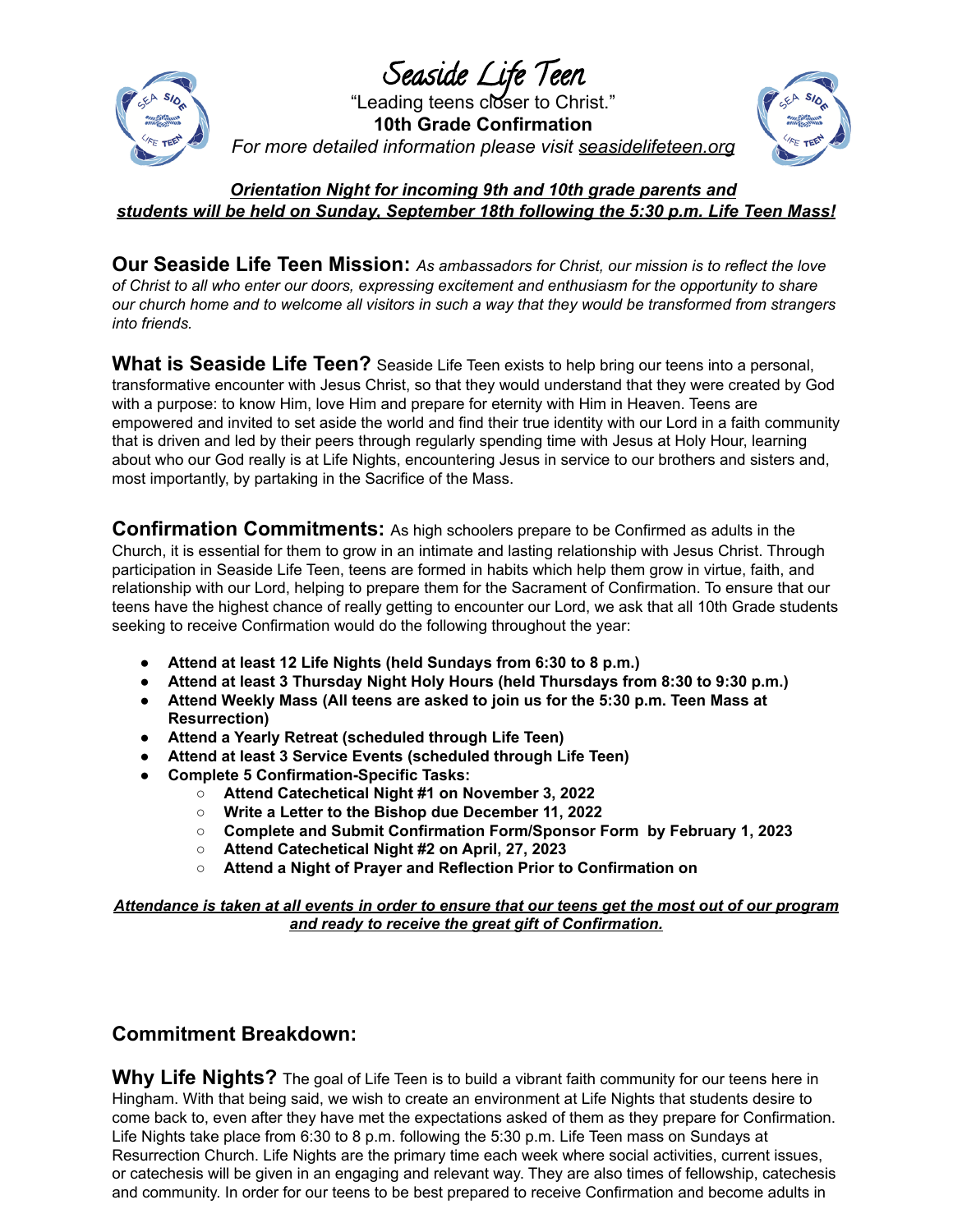the church, it is necessary for us to make sure they have attended some number of Life Nights and constantly come to Mass, as this helps establish habits of growing in the faith. However, students are encouraged to continue to attend Life Nights beyond the 12 that are asked of them, as our ultimate goal is to establish and cultivate a faith community for our teens.

## **Fall 2022-Spring 2023 Life Night Outline**

Orientation Night for all Confirmation Students & Parents - 9/18 Life Teen Kick-Off for all High School Students - 9/25 Remaining Life Nights - 10/2, 10/16, 10/23, 11/6, 11/13, 11/20, 11/27, 12/4, 12/11, 12/18 1/8, 1/15, 1/22, 1/29, 2/5, 2/26, 3/5, 3/12, 3/19, 3/26, 4/2, 4/23, 4/30, 5/7

**Why Holy Hour?** Life Teen Holy Hours are a time of adoration, praise and worship with guided meditation, music and the opportunity for confession. They take place every Thursday at Resurrection Church from 8:30-9:30 p.m. and provide our teens with a time to sit before the real presence of our Lord and rest in His peace. Students are asked to check in with Alyssa at the end of Holy Hour to make sure they are given credit towards their Holy Hour commitment.

**Why Weekly Mass?** As Catholics, the Eucharist is the Source and Summit of our faith, the Mass is the most important piece of our living out our identity in Jesus, and ultimately, weekly Mass is the best way to prepare our teens for Confirmation. The goal of having our students at the 5:30 p.m. Mass is to create a positive, inviting church atmosphere for our teens, ultimately allowing them to take ownership of their own Mass attendance and participation. Life Teen Mass takes place every Sunday from 5:30-6:30 p.m. at Resurrection Church. We strongly urge parents to attend that mass with their teens. If an individual isn't able to attend the Life Teen Mass on a particular Sunday, we ask that you email Alyssa Gendreau at [agendreau@hinghamcatholic.org](mailto:agendreau@hinghamcatholic.org)

**Why a Retreat?** Jesus was constantly retreating away, setting aside time to pray and be in the presence of our Heavenly Father. In our busy world, it is necessary for us to learn how to do the same. Students will have multiple opportunities for retreats throughout the year, listed below. Please note, if you do not plan to attend any one of our "off-site" retreat experiences, you are expected to be at the retreat held on October 10th. Retreat opportunities for this upcoming year include:

- **● CAMPS (8/1/22 - 8/6/22)**
- **● March for Life (1/19/23 - 1/21/23)**
- **● February/April Mission Trip (2/18/23 - 2/25/23 OR 4/15/23 - 4/22/23)**
- **● World Youth Day (7/30/23 - 8/10/23)**
- **● Life Teen 9th Grade retreat (Saturday 10/29 from 9 a.m. to 3 p.m. at Resurrection)**

**Why Life Teen Service?** Life Teen service events are centered around the Spiritual and Corporal works of Mercy. The goal of these events is to encounter the living Christ and learn what it means to live out charity by loving our neighbors and caring for them, body and soul. Students are asked to attend a minimum of 3 service events with Seaside Life Teen during the year. Service opportunities will be provided, and usually will be held on Saturday mornings. For more information, please check the website for an outlined schedule of service opportunities, which will be posted in the early fall.

## **Confirmation Breakdown:**

**Catechetical Nights (1&2)** There are two classes that take place during 10th grade specifically focusing on Sacramental preparation, to be held this year on **November 3rd, 2022 and April 27, 2023 from 7 to 8:20 p.m.** in Read Hall. These nights will be led and guided by Father Matt, where he will form all 10th graders in a specific way towards preparation for Confirmation.